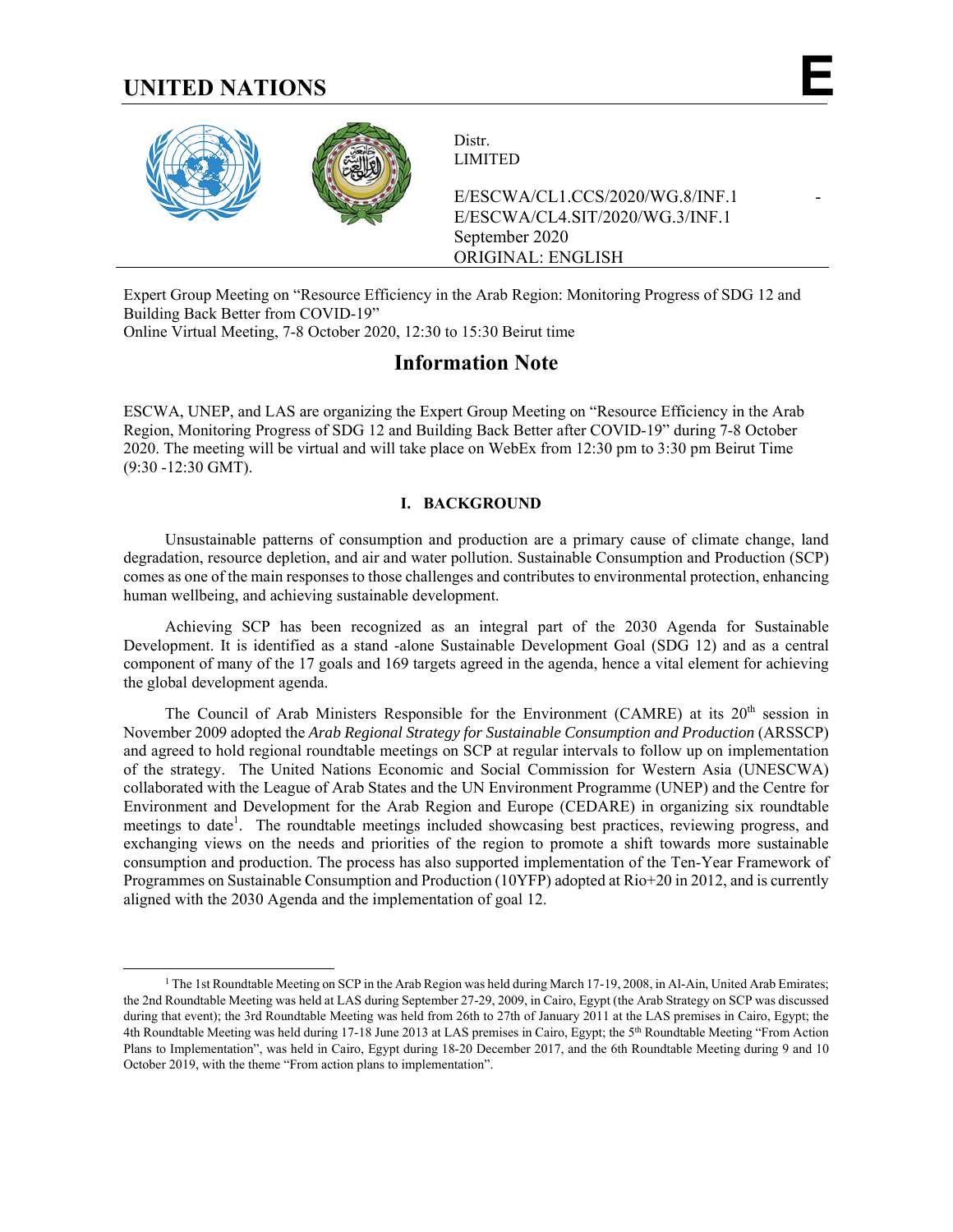In support of advancing SCP in the Arab region, ESCWA has produced the following two reports:

- The "*Guiding Framework for the Environmental Dimension of the SDGs for the Arab Region (the*  'Guiding Framework')<sup>"2</sup> sets out a framework of priority environmental SDG targets and indicators for the region, as well as supporting information and analysis to facilitate implementation of the environmental dimension of the 2030 Agenda. It also includes specific measurable potential target values as well as baseline data for a range of SCP-related SDG targets and indicators while not being specifically focused on SCP. This framework was adopted by CAMRE in October 2017.
- The report on "*Progress on sustainable consumption and production in the Arab region: comprehensive baseline assessment of regional, sub-regional and national progress and challenges for achieving SCP and the SDGs*<sup>3</sup>. It provides a summary of progress in the region on national SCP planning through **a framework of 21 SCP-related indicators** of most relevance to the Arab region. The report concluded that SDG indicators, in relation to exposure to air pollution, per capita CO2 emissions, level of water stress, and per capita municipal waste experienced little or no progress at the Arab regional level and are currently going backwards. For these indicators, breakthroughs are needed to turn the situation around. They could be considered top priorities for action at a regional scale. ESCWA is now working on updating the data for SCP indicators in the Arab region, to be followed by a revised analysis of indicators' trends to identify any progress compared to the first assessment.

 UNEP works in the Arab region on the promotion and implementation of SCP policies, programs and initiatives through several initiatives among them:

- GO4SDGs, which is an enabling platform that brings together successful global and regional initiatives, and enhancing capacity of countries and regions to achieve progress towards the SDGs – while providing concrete solutions for the recovery from the COVID-19 pandemic. It does so by working in three key areas: (i) business innovation, especially by SMEs; (ii) sustainable lifestyles and youth; and (iii) transformative government policy. For the West Asia region, UNEP will work on producing a regional SCP outlook.
- SwitchMed: The EU funded SwitchMed programme assists eight countries in the southern Mediterranean to switch to sustainable patterns of consumption and production and supports national and regional stakeholders in implementing circular economies. Sustainable Consumption and Production National Action Plans (SDG Target 12.1) were developed in all project countries through nationally owned multi-stakeholder processes through more than 100 national capacity building sessions and SwitchMed workshops. Under phase I, UNEP has provided advisory services and technical support to the countries in the developing process and has further supported Egypt, Palestine and Jordan in the implementation of the SCP-NAPs through demonstration activities. Under phase 2 the support to the implementation of the SCP-NAPs, the preparation of the "SCP status reports 2020" and the organization of national SCP roundtables and will further present concrete examples on linkages between SCP and circular economy, blue economy, climate change (NDCs) and national post covid-19 responses.
- SCP assessment for Bahrain has been conducted, and work is underway on supporting Kuwait in developing its SCP National Action Plan in addition to green growth assessment work in Oman.

Recently, with the developments of the COVID-19 pandemic, the issue of addressing resource efficiency is high on the agenda of the region. Governments working on plans to rebuild their economies need to ensure the recovery actions are in line with sustainability and resilience of economies are in place, i. e, "build back better. This is of particular importance to the circumstances in the Arab region which suffers from scarce

 $\overline{a}$ 

<sup>&</sup>lt;sup>2</sup> https://www.unescwa.org/sites/www.unescwa.org/files/events/files/guiding\_framework\_final.pdf

<sup>&</sup>lt;sup>3</sup> https://www.unescwa.org/sites/www.unescwa.org/files/page\_attachments/technical\_paper\_.10-\_scp.pdf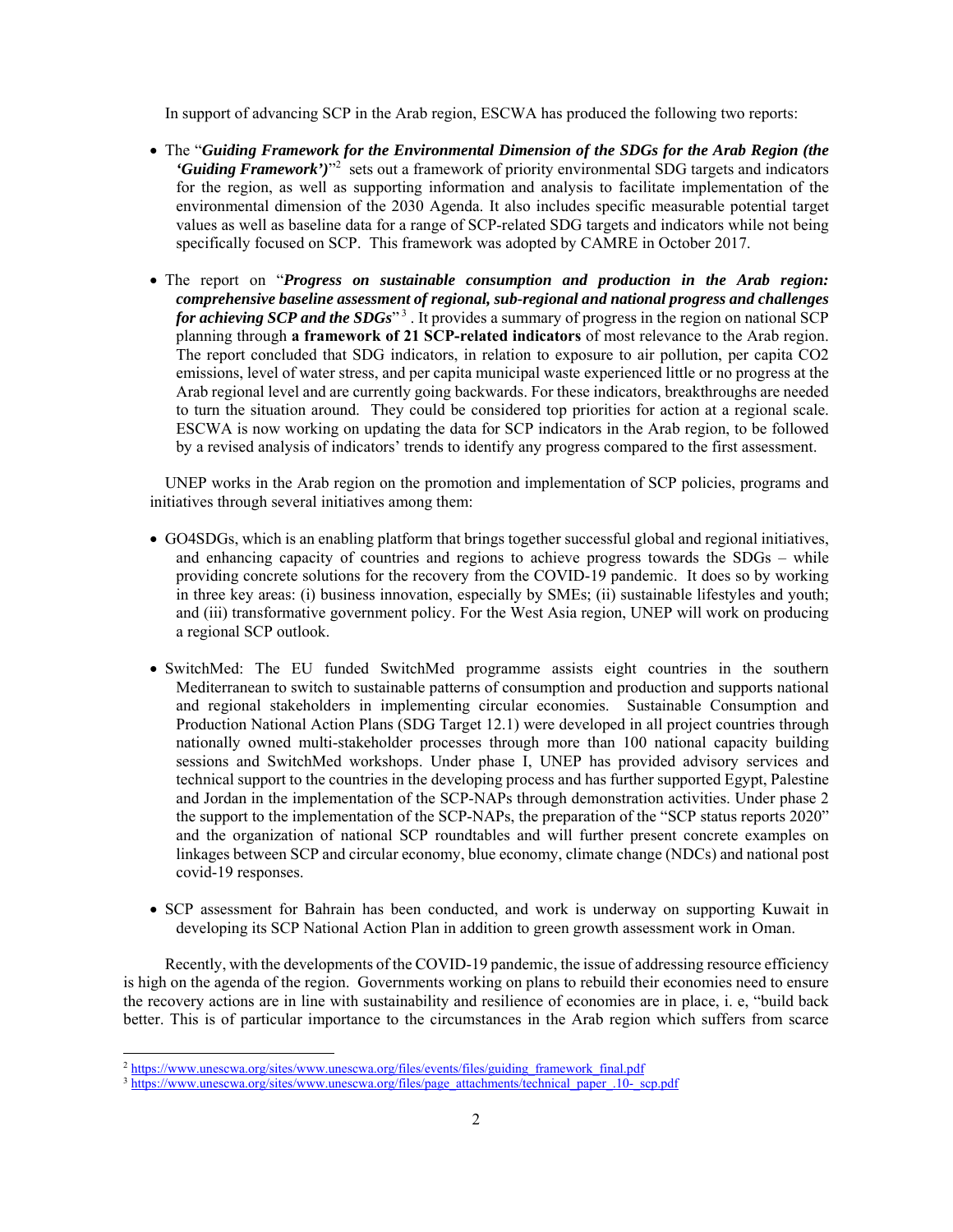natural resources, and poor management of these resources. The pandemic has exposed many fragilities in our economies, and deepened existing inequalities, thus the need for resilience, innovation and cooperation. While the immediate priority is for emergency measures to contain the current health crisis and economic fall-out from the lockdown, greening the recovery efforts by enhancing ecosystems integrity and reducing environmental and climate risks can increase resilience to future crises.

Addressing the Covid-19 consequences in different countries provides insights on how sustainable consumption and production practices could feature in recovery strategies to align the economy with enhanced public health, nature and climate. These strategies should include better economic and development planning, fostering of digital and circular technology policies, behavioral changes, institutional strengthening and fostering local supply chains and local green enterprises.

In parallel, the region needs to periodically assess its implementation and progress to ensure advancement in SCP targets. The first assessment report of SCP that ESCWA published in 2017, mentioned above, identified comparable indicators, at the regional level and can also be used at the national level.

ESCWA and partners provided statistical capacity development along the overall environmental dimension of the SDG indicators in the context of three related frameworks:

1) The International standard on the System of Environmental Economic Accounting, Central framework (SEEA-CF) ; The sub-accounts on material Flow accounts (MFA) and energy and water accounts have a direct link to SCP indicators through the Supply and use Tables on material produced and used in the national economy and the rest of the World. ESCWA also developed an Arabic version of the E-learning course on the System of Environmental-Economic Accounting 2012 - Central Framework (SEEA CF)

2) The implementation of the Framework for Development of Environment Statistics (FDES) 2013 which was endorsed by the United Nations Statistical Commission at its forty-fourth session in 2013 as the framework for strengthening environment statistics programmes in countries.

3) The Implementation Framework for the Environmental Dimension of the 2030 Agenda in the Arab Region -Statistical Component in cooperation with UN Environment and LAS which included selected SDG 12 indicators among the agreed list of Environment related indicators.

In addition, new metadata for SDG12 indicators was updated by custodian agency UN Environment, Programme and clearer guidelines for measurement are available for countries. ESCWA and the Global Footprint organization would like to cooperate to support member countries in the statistical part of the monitoring.

Building on the successes of the six previous roundtable meetings on SCP, the Council of Arab Ministers Responsible for the Environment (CAMRE) at its 31<sup>th</sup> session held on 24 October 2019, invited ESCWA and partners to continue the SCP follow-up meetings as well as follow up on the environmental indicators for sustainable development. ESCWA, UNEP, and CAMRE Secretariat are organizing the Expert Group Meeting on "Resource Efficiency in the Arab Region, Monitoring Progress of SDG 12 and Building Back Better after COVID-19" during 7-8 October 2020.

### **II. OBJECTIVES AND FOCUS OF THE MEETING**

The main objective of the meeting is to discuss SCP status in the Arab States and the actions towards a green economic recovery from COVID-19. The meeting will inform policy makers and offices of statistics on areas to enhance resource efficiency and explore ways to monitor progress on SCP-related targets and indicators.

The meeting will focus on the below three thematic areas: